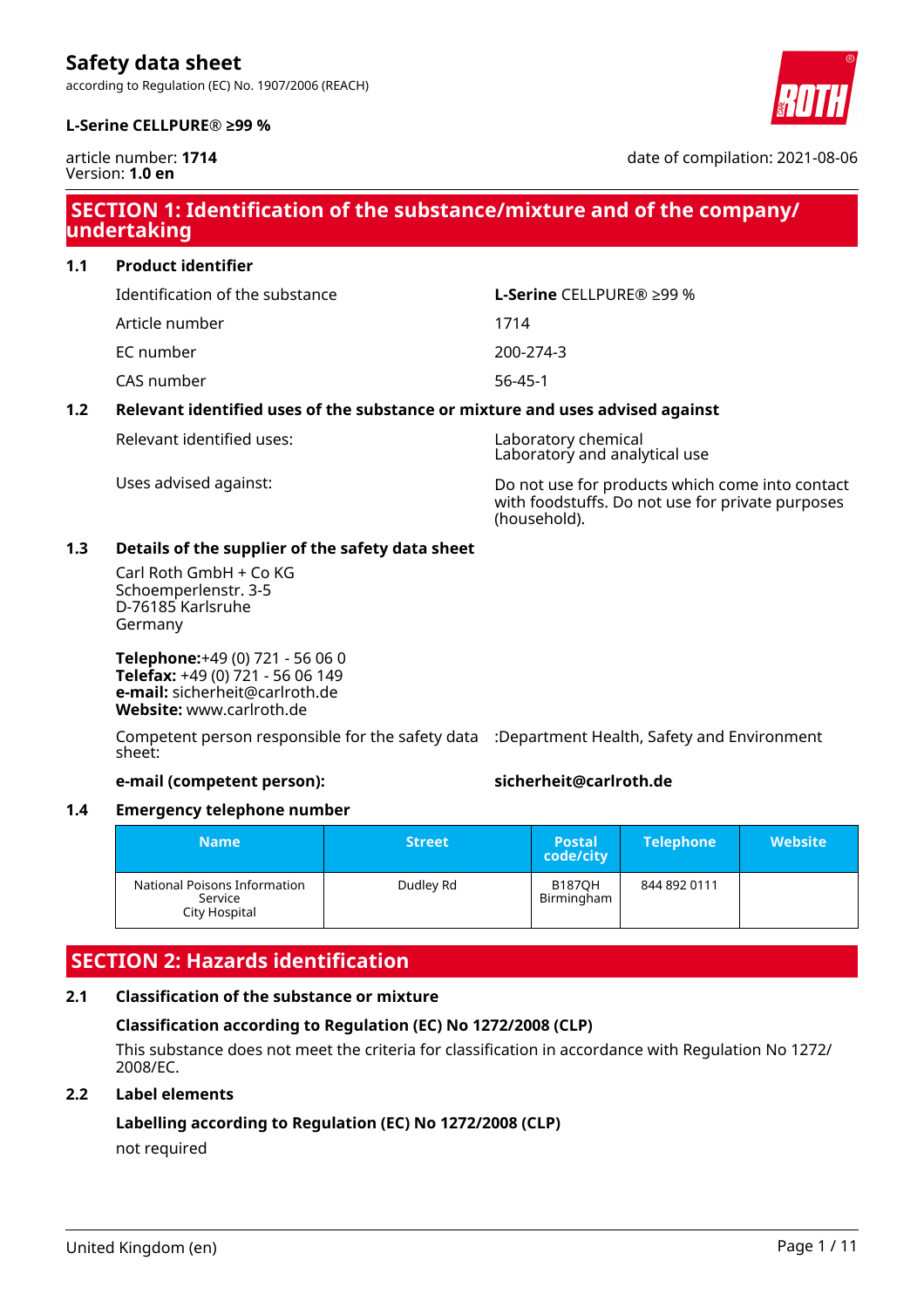according to Regulation (EC) No. 1907/2006 (REACH)





#### **L-Serine CELLPURE® ≥99 %**

article number: **1714**

#### **2.3 Other hazards**

#### **Results of PBT and vPvB assessment**

According to the results of its assessment, this substance is not a PBT or a vPvB.

## **SECTION 3: Composition/information on ingredients**

#### **3.1 Substances**

| Name of substance | L-Serine         |
|-------------------|------------------|
| Molecular formula | $C_3H_7NO_3$     |
| Molar mass        | 105,1 $9/_{mol}$ |
| CAS No            | $56 - 45 - 1$    |
| EC No             | 200-274-3        |

### **SECTION 4: First aid measures**

### **4.1 Description of first aid measures**



#### **General notes**

Take off contaminated clothing.

**Following inhalation**

Provide fresh air.

#### **Following skin contact**

Rinse skin with water/shower.

#### **Following eye contact**

Rinse cautiously with water for several minutes.

#### **Following ingestion**

Rinse mouth. Call a doctor if you feel unwell.

### **4.2 Most important symptoms and effects, both acute and delayed** Symptoms and effects are not known to date.

### **4.3 Indication of any immediate medical attention and special treatment needed** none

# **SECTION 5: Firefighting measures**

**5.1 Extinguishing media**

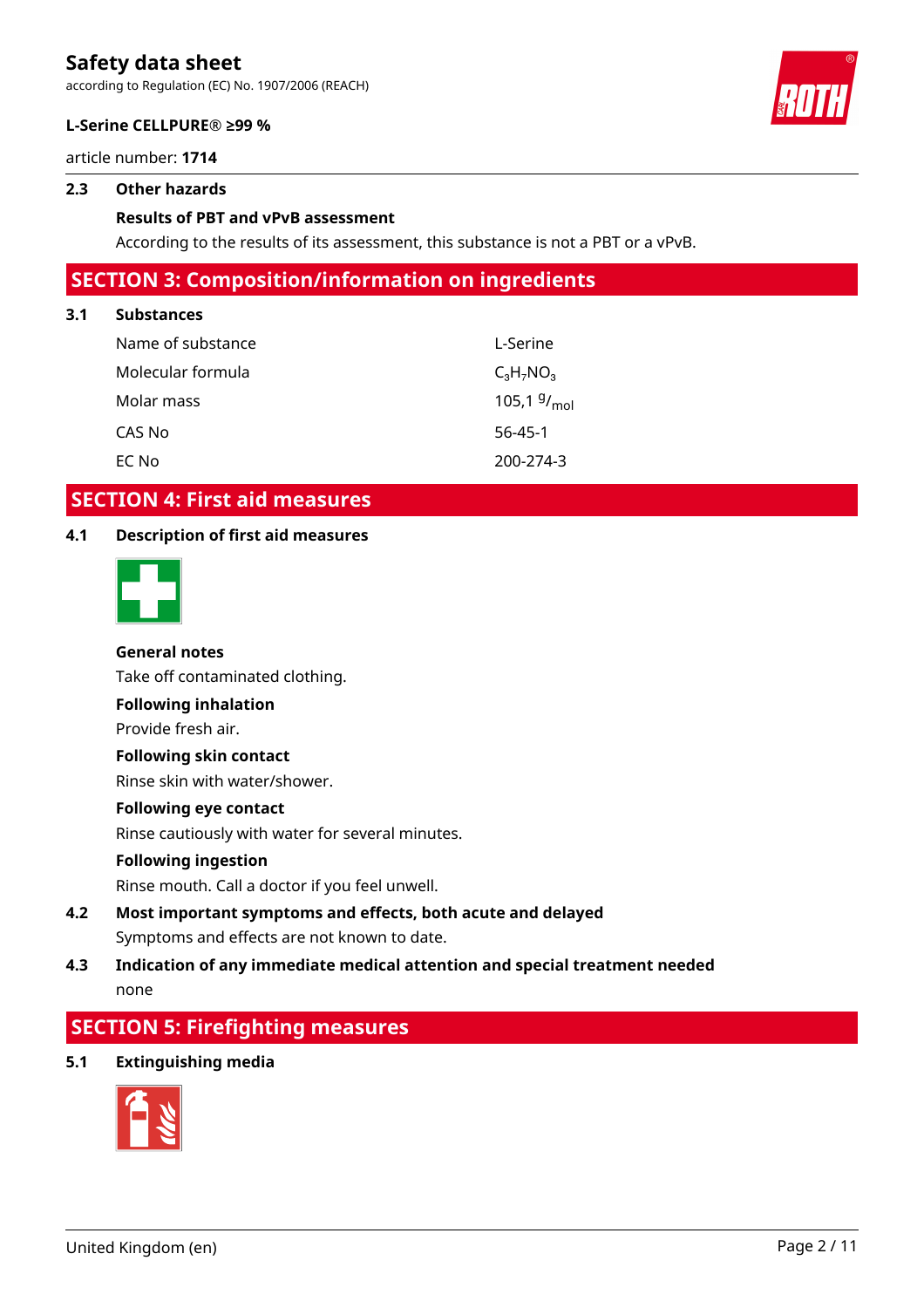according to Regulation (EC) No. 1907/2006 (REACH)

#### **L-Serine CELLPURE® ≥99 %**

#### article number: **1714**

#### **Suitable extinguishing media**

co-ordinate firefighting measures to the fire surroundings water, foam, alcohol resistant foam, dry extinguishing powder, ABC-powder

#### **Unsuitable extinguishing media**

water jet

#### **5.2 Special hazards arising from the substance or mixture**

Combustible.

#### **Hazardous combustion products**

In case of fire may be liberated: Nitrogen oxides (NOx), Carbon monoxide (CO), Carbon dioxide (CO₂)

#### **5.3 Advice for firefighters**

In case of fire and/or explosion do not breathe fumes. Fight fire with normal precautions from a reasonable distance. Wear self-contained breathing apparatus.

### **SECTION 6: Accidental release measures**

#### **6.1 Personal precautions, protective equipment and emergency procedures**



#### **For non-emergency personnel**

Control of dust.

#### **6.2 Environmental precautions**

Keep away from drains, surface and ground water.

#### **6.3 Methods and material for containment and cleaning up**

#### **Advice on how to contain a spill**

Covering of drains. Take up mechanically.

#### **Advice on how to clean up a spill**

Take up mechanically.

#### **Other information relating to spills and releases**

Place in appropriate containers for disposal.

#### **6.4 Reference to other sections**

Hazardous combustion products: see section 5. Personal protective equipment: see section 8. Incompatible materials: see section 10. Disposal considerations: see section 13.

### **SECTION 7: Handling and storage**

#### **7.1 Precautions for safe handling**

No special measures are necessary.

#### **Advice on general occupational hygiene**

Keep away from food, drink and animal feedingstuffs.

#### **7.2 Conditions for safe storage, including any incompatibilities**

Keep container tightly closed.

#### **Incompatible substances or mixtures**

Observe hints for combined storage.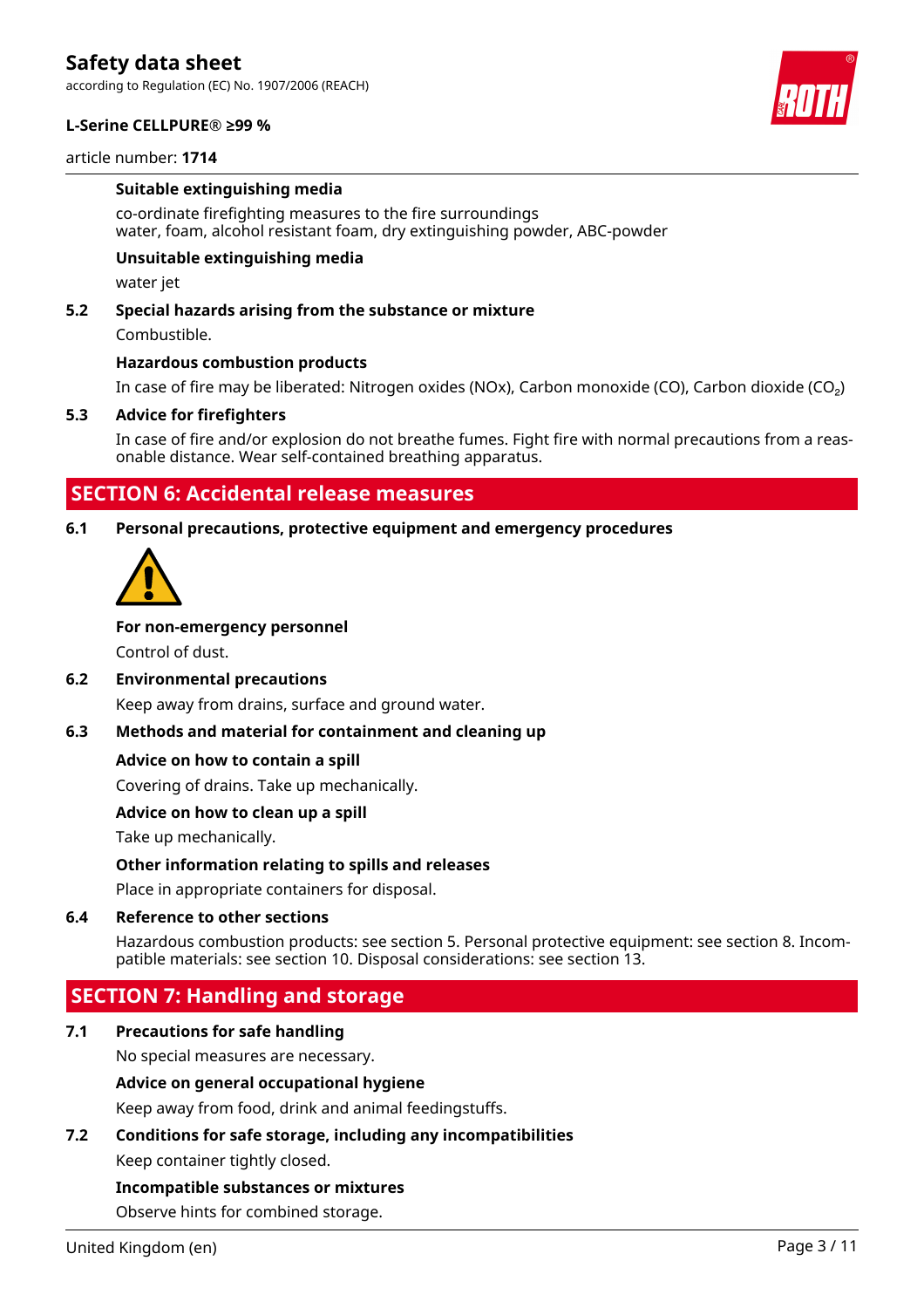according to Regulation (EC) No. 1907/2006 (REACH)

#### **L-Serine CELLPURE® ≥99 %**

article number: **1714**

#### **Consideration of other advice:**

#### **Ventilation requirements**

Use local and general ventilation.

#### **7.3 Specific end use(s)**

No information available.

### **SECTION 8: Exposure controls/personal protection**

#### **8.1 Control parameters**

#### **National limit values**

#### **Occupational exposure limit values (Workplace Exposure Limits)**

| <b>Coun</b><br><b>try</b> | Name of agent | <b>CAS No</b> | Identifi-<br>er | <b>TWA</b><br>[mq/<br>m <sup>3</sup> | <b>STEL</b><br>[mq/<br>m31 | Ceil-<br>ing-C<br>[mg/<br>m <sup>ɜ</sup> ] | Nota-<br>tion | <b>Source</b> |
|---------------------------|---------------|---------------|-----------------|--------------------------------------|----------------------------|--------------------------------------------|---------------|---------------|
| GB                        | dust          |               | <b>WEL</b>      | 10                                   |                            |                                            |               | EH40/2005     |
| GB                        | dust          |               | WEL             | 4                                    |                            |                                            |               | EH40/2005     |

#### **Notation**

Ceiling-C Ceiling value is a limit value above which exposure should not occur i Inhalable fraction r Respirable fraction<br>STEL Short-term exposui Short-term exposure limit: a limit value above which exposure should not occur and which is related to a 15minute period (unless otherwise specified) TWA Time-weighted average (long-term exposure limit): measured or calculated in relation to a reference period of 8 hours time-weighted average (unless otherwise specified)

#### **8.2 Exposure controls**

#### **Individual protection measures (personal protective equipment)**

#### **Eye/face protection**



Use safety goggle with side protection.

#### **Skin protection**



#### **• hand protection**

Wear suitable gloves. Chemical protection gloves are suitable, which are tested according to EN 374.

#### **• type of material**

NBR (Nitrile rubber)

#### **• material thickness**

>0,11 mm

#### **• breakthrough times of the glove material**

>480 minutes (permeation: level 6)

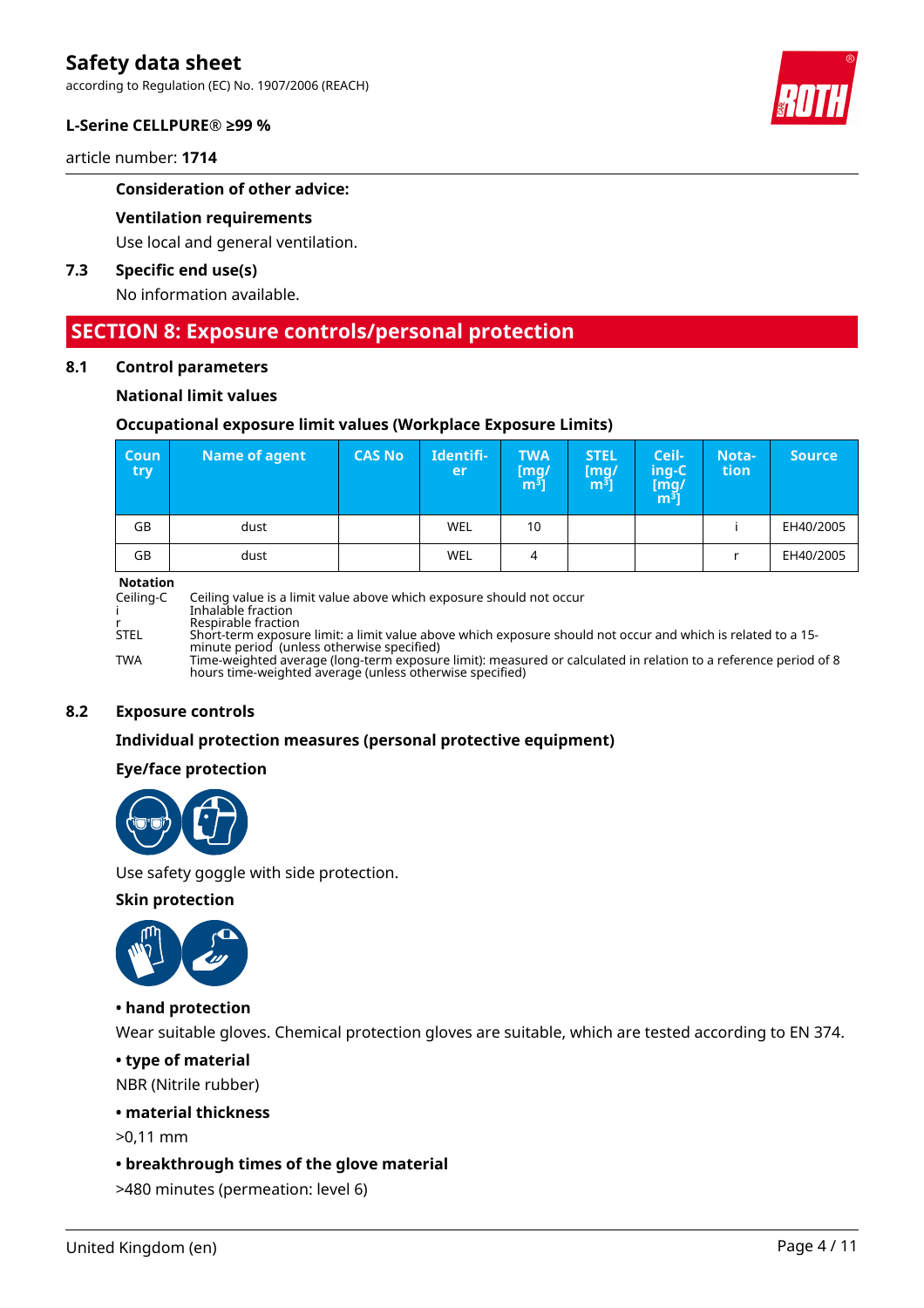according to Regulation (EC) No. 1907/2006 (REACH)

#### **L-Serine CELLPURE® ≥99 %**

article number: **1714**

#### **• other protection measures**

Take recovery periods for skin regeneration. Preventive skin protection (barrier creams/ointments) is recommended.

#### **Respiratory protection**



Respiratory protection necessary at: Dust formation. Particulate filter device (EN 143). P1 (filters at least 80 % of airborne particles, colour code: White).

#### **Environmental exposure controls**

Keep away from drains, surface and ground water.

# **SECTION 9: Physical and chemical properties**

#### **9.1 Information on basic physical and chemical properties**

| Physical state                                              | solid                                                        |
|-------------------------------------------------------------|--------------------------------------------------------------|
| Form                                                        | powder, crystalline                                          |
| Colour                                                      | whitish                                                      |
| Odour                                                       | odourless                                                    |
| Melting point/freezing point                                | $215 - 225 °C$                                               |
| Boiling point or initial boiling point and boiling<br>range | not determined                                               |
| Flammability                                                | this material is combustible, but will not ignite<br>readily |
| Lower and upper explosion limit                             | not determined                                               |
| Flash point                                                 | not applicable                                               |
| Auto-ignition temperature                                   | not determined                                               |
| Decomposition temperature                                   | not relevant                                                 |
| pH (value)                                                  | 5,2 – 6,2 (in aqueous solution: 100 $9/$ , 20 °C)            |
| Kinematic viscosity                                         | not relevant                                                 |
| Solubility(ies)                                             |                                                              |
| Water solubility                                            | 370 <sup>g</sup> / <sub>l</sub> at 20 °C                     |
| Partition coefficient                                       |                                                              |
| Partition coefficient n-octanol/water (log value):          | $-3,07$ (TOXNET)                                             |
| Vapour pressure                                             | not determined                                               |
| Density                                                     | not determined                                               |
| Relative vapour density                                     | information on this property is not available                |

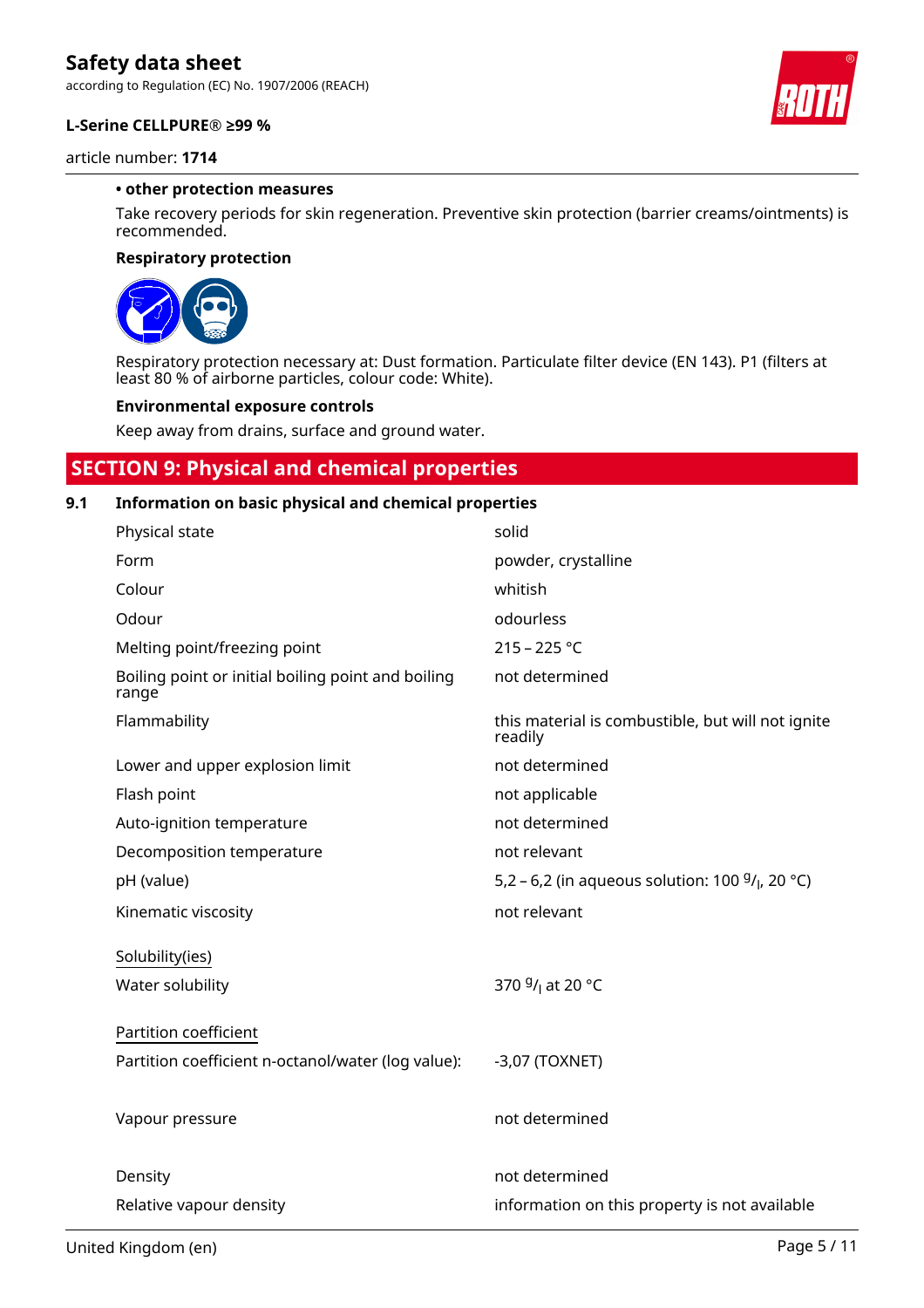according to Regulation (EC) No. 1907/2006 (REACH)

#### **L-Serine CELLPURE® ≥99 %**

article number: **1714**



|     | Relative density                                       | 1,6 at 20 $^{\circ}$ C (water = 1)                             |
|-----|--------------------------------------------------------|----------------------------------------------------------------|
|     | Bulk density                                           | $\sim 660 \frac{\text{kg}}{\text{m}^3}$                        |
|     |                                                        |                                                                |
|     | Particle characteristics                               | No data available.                                             |
|     | Other safety parameters                                |                                                                |
|     | Oxidising properties                                   | none                                                           |
| 9.2 | <b>Other information</b>                               |                                                                |
|     | Information with regard to physical hazard<br>classes: | hazard classes acc. to GHS<br>(physical hazards): not relevant |
|     | Other safety characteristics:                          | There is no additional information.                            |
|     |                                                        |                                                                |

### **SECTION 10: Stability and reactivity**

#### **10.1 Reactivity**

The product in the delivered form is not dust explosion capable; the enrichment of fine dust however leads to the danger of dust explosion.

#### **10.2 Chemical stability**

The material is stable under normal ambient and anticipated storage and handling conditions of temperature and pressure.

#### **10.3 Possibility of hazardous reactions**

**Violent reaction with:** strong oxidiser

#### **10.4 Conditions to avoid**

Protect from moisture. Keep away from heat.

#### **10.5 Incompatible materials**

There is no additional information.

#### **10.6 Hazardous decomposition products**

Hazardous combustion products: see section 5.

### **SECTION 11: Toxicological information**

#### **11.1 Information on hazard classes as defined in Regulation (EC) No 1272/2008**

#### **Classification according to GHS (1272/2008/EC, CLP)**

This substance does not meet the criteria for classification in accordance with Regulation No 1272/ 2008/EC.

### **Acute toxicity**

Shall not be classified as acutely toxic.

### **Skin corrosion/irritation**

Shall not be classified as corrosive/irritant to skin.

#### **Serious eye damage/eye irritation**

Shall not be classified as seriously damaging to the eye or eye irritant.

#### **Respiratory or skin sensitisation**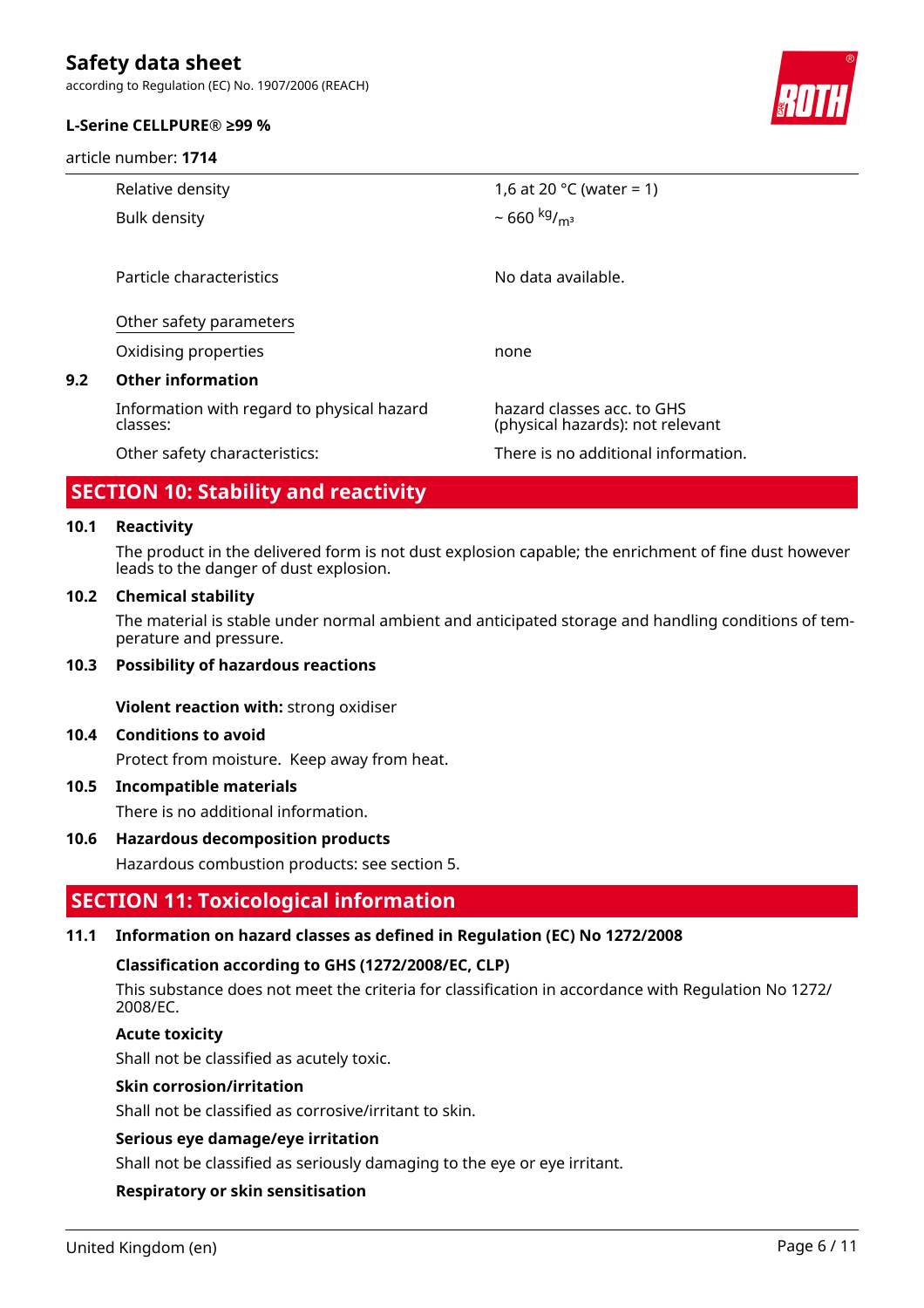according to Regulation (EC) No. 1907/2006 (REACH)

#### **L-Serine CELLPURE® ≥99 %**

article number: **1714**



Shall not be classified as a respiratory or skin sensitiser.

#### **Germ cell mutagenicity**

Shall not be classified as germ cell mutagenic.

#### **Carcinogenicity**

Shall not be classified as carcinogenic.

#### **Reproductive toxicity**

Shall not be classified as a reproductive toxicant.

#### **Specific target organ toxicity - single exposure**

Shall not be classified as a specific target organ toxicant (single exposure).

#### **Specific target organ toxicity - repeated exposure**

Shall not be classified as a specific target organ toxicant (repeated exposure).

#### **Aspiration hazard**

Shall not be classified as presenting an aspiration hazard.

### **Symptoms related to the physical, chemical and toxicological characteristics**

#### **• If swallowed**

Data are not available.

**• If in eyes**

Data are not available.

#### **• If inhaled**

Data are not available.

#### **• If on skin**

Data are not available.

#### **• Other information**

Health effects are not known.

#### **11.2 Endocrine disrupting properties**

Not listed.

### **11.3 Information on other hazards**

There is no additional information.

### **SECTION 12: Ecological information**

#### **12.1 Toxicity**

Shall not be classified as hazardous to the aquatic environment.

#### **Biodegradation**

Data are not available.

#### **12.2 Process of degradability**

Theoretical Oxygen Demand with nitrification: 1,294  $mg/m<sub>q</sub>$ Theoretical Oxygen Demand: 0,7612 <sup>mg</sup>/<sub>mg</sub> Theoretical Carbon Dioxide: 1,256 <sup>mg</sup>/<sub>mg</sub>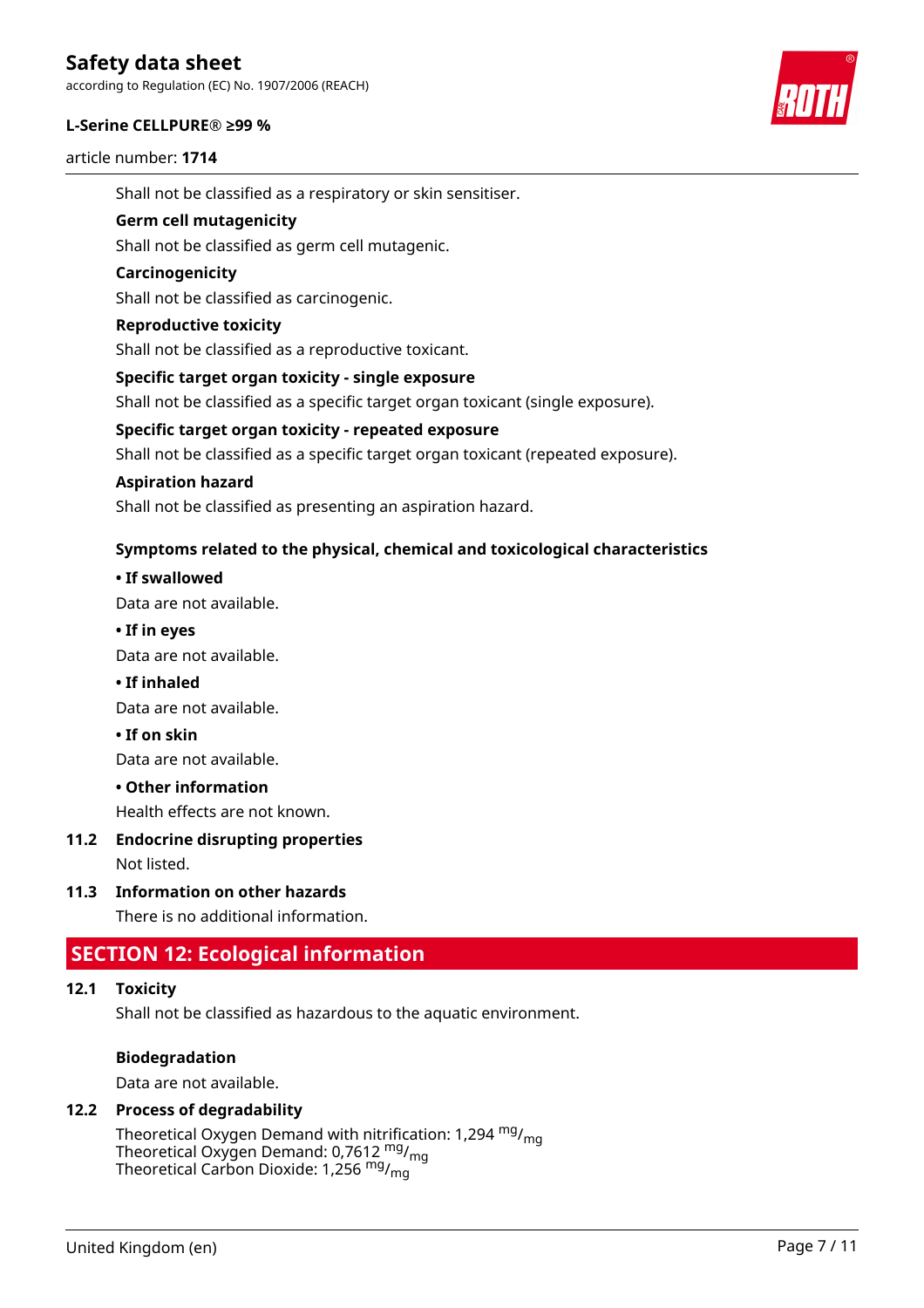according to Regulation (EC) No. 1907/2006 (REACH)

#### **L-Serine CELLPURE® ≥99 %**

article number: **1714**

# **12.3 Bioaccumulative potential**

Does not significantly accumulate in organisms.

n-octanol/water (log KOW)  $\vert$  -3,07 (TOXNET)

### **12.4 Mobility in soil**

Data are not available.

- **12.5 Results of PBT and vPvB assessment** Data are not available.
- **12.6 Endocrine disrupting properties** Not listed.
- **12.7 Other adverse effects**

Data are not available.

## **SECTION 13: Disposal considerations**

#### **13.1 Waste treatment methods**



Consult the appropriate local waste disposal expert about waste disposal.

#### **Sewage disposal-relevant information**

Do not empty into drains.

#### **13.2 Relevant provisions relating to waste**

The allocation of waste identity numbers/waste descriptions must be carried out according to the EEC, specific to the industry and process. Waste catalogue ordinance (Germany).

#### **13.3 Remarks**

Waste shall be separated into the categories that can be handled separately by the local or national waste management facilities. Please consider the relevant national or regional provisions.

# **SECTION 14: Transport information**

#### **14.1 UN number or ID number 14.1 UN number** not subject to transport regulations

- **14.2 UN proper shipping name** not assigned
- **14.3 Transport hazard class(es)** none
- **14.4 Packing group not assigned**
- 

**14.5 Environmental hazards** non-environmentally hazardous acc. to the dangerous goods regulations

**14.6 Special precautions for user**

There is no additional information.

# **14.7 Maritime transport in bulk according to IMO instruments**

The cargo is not intended to be carried in bulk.

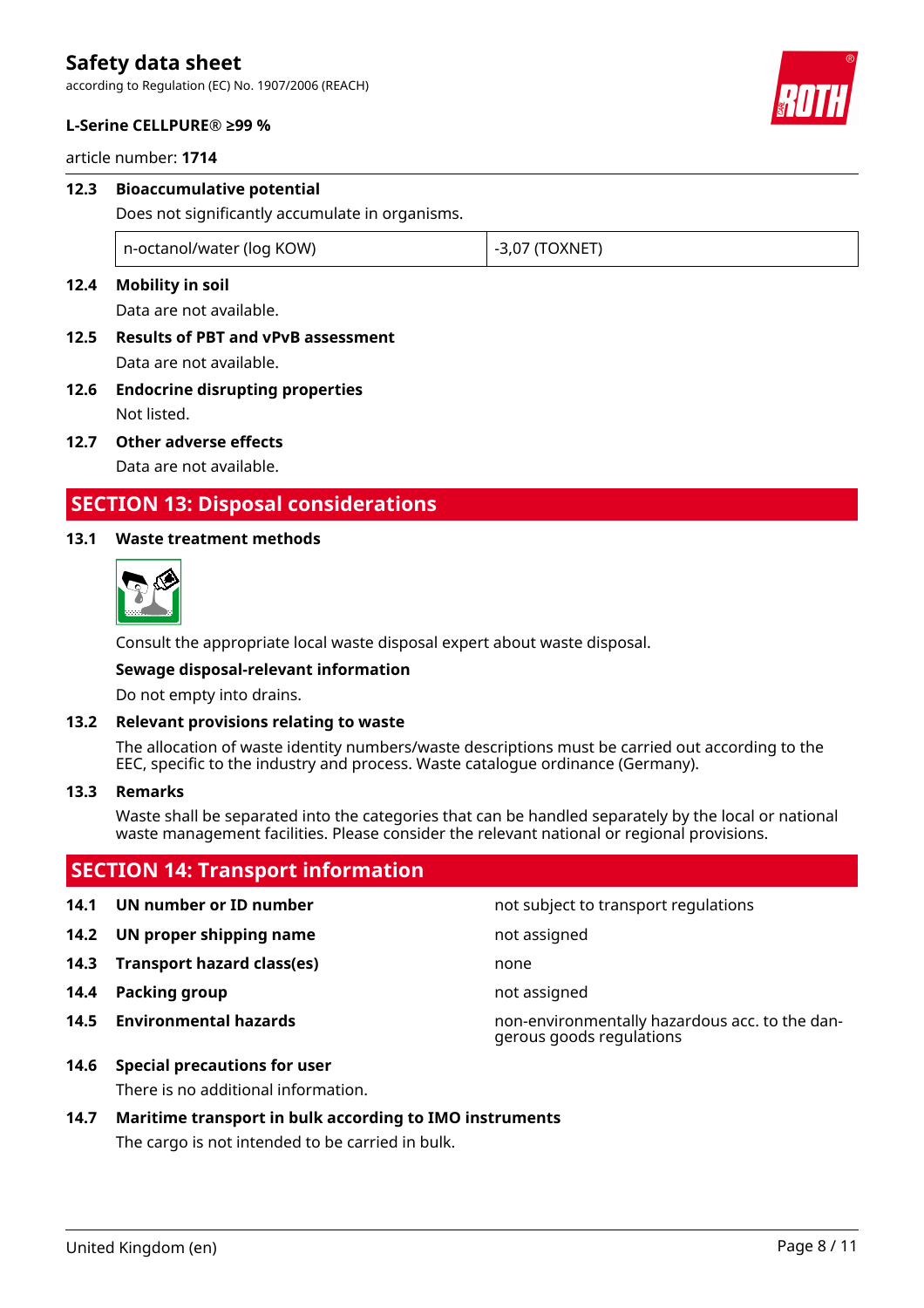according to Regulation (EC) No. 1907/2006 (REACH)

#### **L-Serine CELLPURE® ≥99 %**

article number: **1714**

#### **14.8 Information for each of the UN Model Regulations**

### **Transport of dangerous goods by road, rail and inland waterway (ADR/RID/ADN) - Additional information**

Not subject to ADR, RID and ADN.

#### **International Maritime Dangerous Goods Code (IMDG) - Additional information**

Not subject to IMDG.

**International Civil Aviation Organization (ICAO-IATA/DGR) - Additional information** Not subject to ICAO-IATA.

### **SECTION 15: Regulatory information**

#### **15.1 Safety, health and environmental regulations/legislation specific for the substance or mixture**

**Relevant provisions of the European Union (EU)**

#### **Restrictions according to REACH, Annex XVII**

not listed

### **List of substances subject to authorisation (REACH, Annex XIV)/SVHC - candidate list** Not listed.

#### **Seveso Directive**

| 2012/18/EU (Seveso III) |                                       |                                                                                            |              |  |
|-------------------------|---------------------------------------|--------------------------------------------------------------------------------------------|--------------|--|
| <b>No</b>               | Dangerous substance/hazard categories | Qualifying quantity (tonnes) for the application of lower and upper-tier re-<br>quirements | <b>Notes</b> |  |
|                         | not assigned                          |                                                                                            |              |  |

#### **Deco-Paint Directive**

| <b>VOC</b><br>'OC content | <u>ባ %</u> |
|---------------------------|------------|
|---------------------------|------------|

#### **Industrial Emissions Directive (IED)**

| VOC content<br>0 % |  |
|--------------------|--|
|--------------------|--|

#### **Directive on the restriction of the use of certain hazardous substances in electrical and electronic equipment (RoHS)**

not listed

#### **Regulation concerning the establishment of a European Pollutant Release and Transfer Register (PRTR)**

not listed

#### **Water Framework Directive (WFD)**

not listed

#### **Regulation on the marketing and use of explosives precursors**

not listed

#### **Regulation on drug precursors**

not listed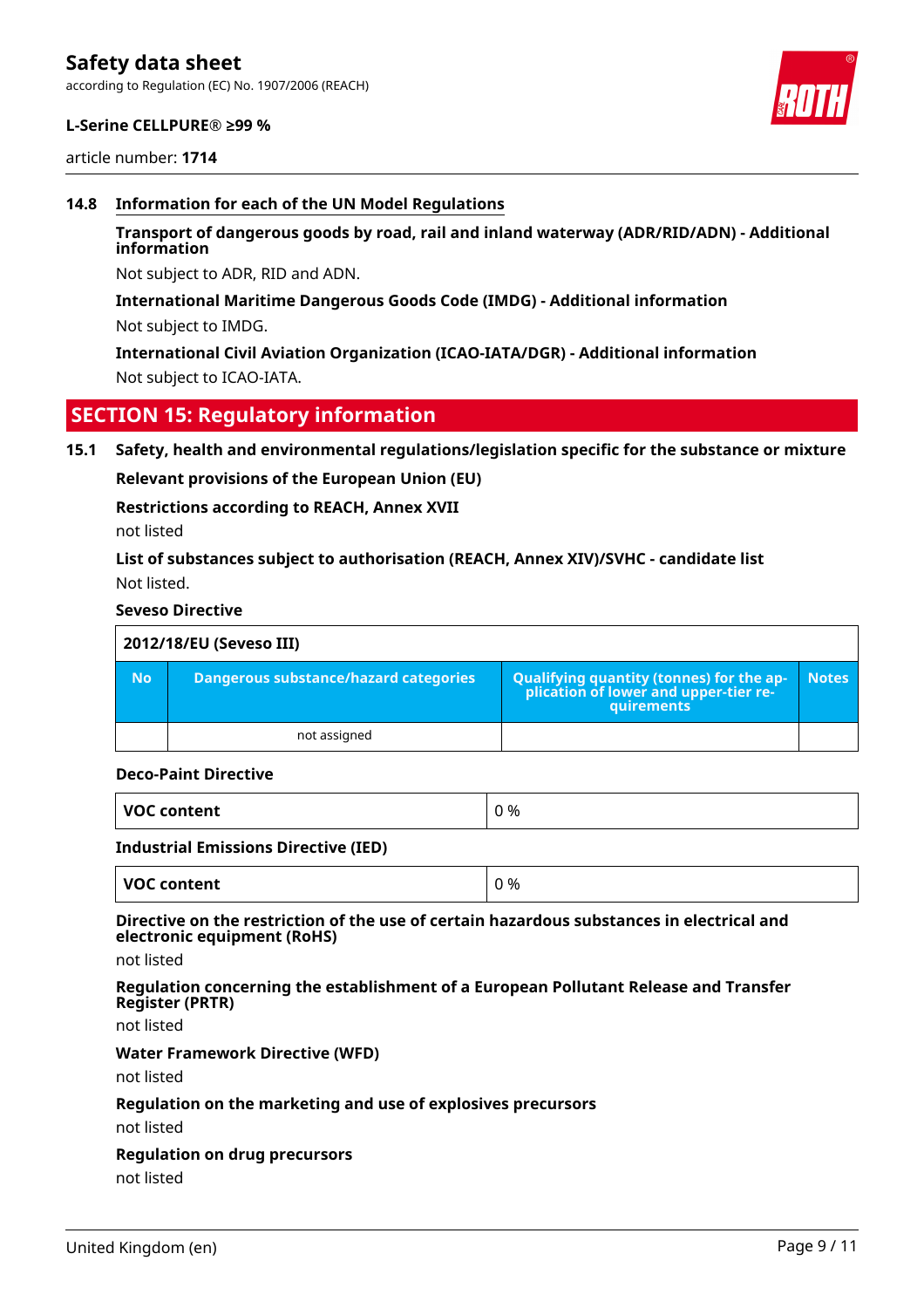according to Regulation (EC) No. 1907/2006 (REACH)

#### **L-Serine CELLPURE® ≥99 %**

#### article number: **1714**

#### **Regulation on substances that deplete the ozone layer (ODS)**

not listed

### **Regulation concerning the export and import of hazardous chemicals (PIC)**

not listed

#### **Regulation on persistent organic pollutants (POP)**

not listed

### **National inventories**

| <b>Country</b> | <b>Inventory</b> | <b>Status</b>       |
|----------------|------------------|---------------------|
| AU             | <b>AICS</b>      | substance is listed |
| CA             | <b>DSL</b>       | substance is listed |
| CN             | <b>IECSC</b>     | substance is listed |
| EU             | ECSI             | substance is listed |
| EU             | REACH Reg.       | substance is listed |
| JP             | <b>CSCL-ENCS</b> | substance is listed |
| KR             | KECI             | substance is listed |
| <b>MX</b>      | INSQ             | substance is listed |
| NZ             | NZIOC            | substance is listed |
| PH             | <b>PICCS</b>     | substance is listed |
| <b>TW</b>      | <b>TCSI</b>      | substance is listed |
| US             | <b>TSCA</b>      | substance is listed |

#### **Legend**

| <b>AICS</b>  | Australian Inventory of Chemical Substances                             |
|--------------|-------------------------------------------------------------------------|
|              | CSCL-ENCS List of Existing and New Chemical Substances (CSCL-ENCS)      |
| <b>DSL</b>   | Domestic Substances List (DSL)                                          |
| ECSI         | EC Substance Inventory (EINECS, ELINCS, NLP)                            |
| <b>IECSC</b> | Inventory of Existing Chemical Substances Produced or Imported in China |
| <b>INSO</b>  | National Inventory of Chemical Substances                               |
| KECI         | Korea Existing Chemicals Inventory                                      |
| NZIoC        | New Zealand Inventory of Chemicals                                      |
| <b>PICCS</b> | Philippine Inventory of Chemicals and Chemical Substances (PICCS)       |
|              | REACH Reg. REACH registered substances                                  |
| TCSI         | Taiwan Chemical Substance Inventory                                     |
| <b>TSCA</b>  | Toxic Substance Control Act                                             |

#### **15.2 Chemical Safety Assessment**

No Chemical Safety Assessment has been carried out for this substance.

# **SECTION 16: Other information**

#### **Abbreviations and acronyms**

| Abbr.      | <b>Descriptions of used abbreviations</b>                                                                                                                                                                                       |
|------------|---------------------------------------------------------------------------------------------------------------------------------------------------------------------------------------------------------------------------------|
| <b>ADN</b> | Accord européen relatif au transport international des marchandises dangereuses par voies de naviga-<br>tion intérieures (European Agreement concerning the International Carriage of Dangerous Goods by In-<br>land Waterways) |
| <b>ADR</b> | Accord relatif au transport international des marchandises dangereuses par route (Agreement concern-<br>ing the International Carriage of Dangerous Goods by Road)                                                              |
| CAS        | Chemical Abstracts Service (service that maintains the most comprehensive list of chemical substances)                                                                                                                          |